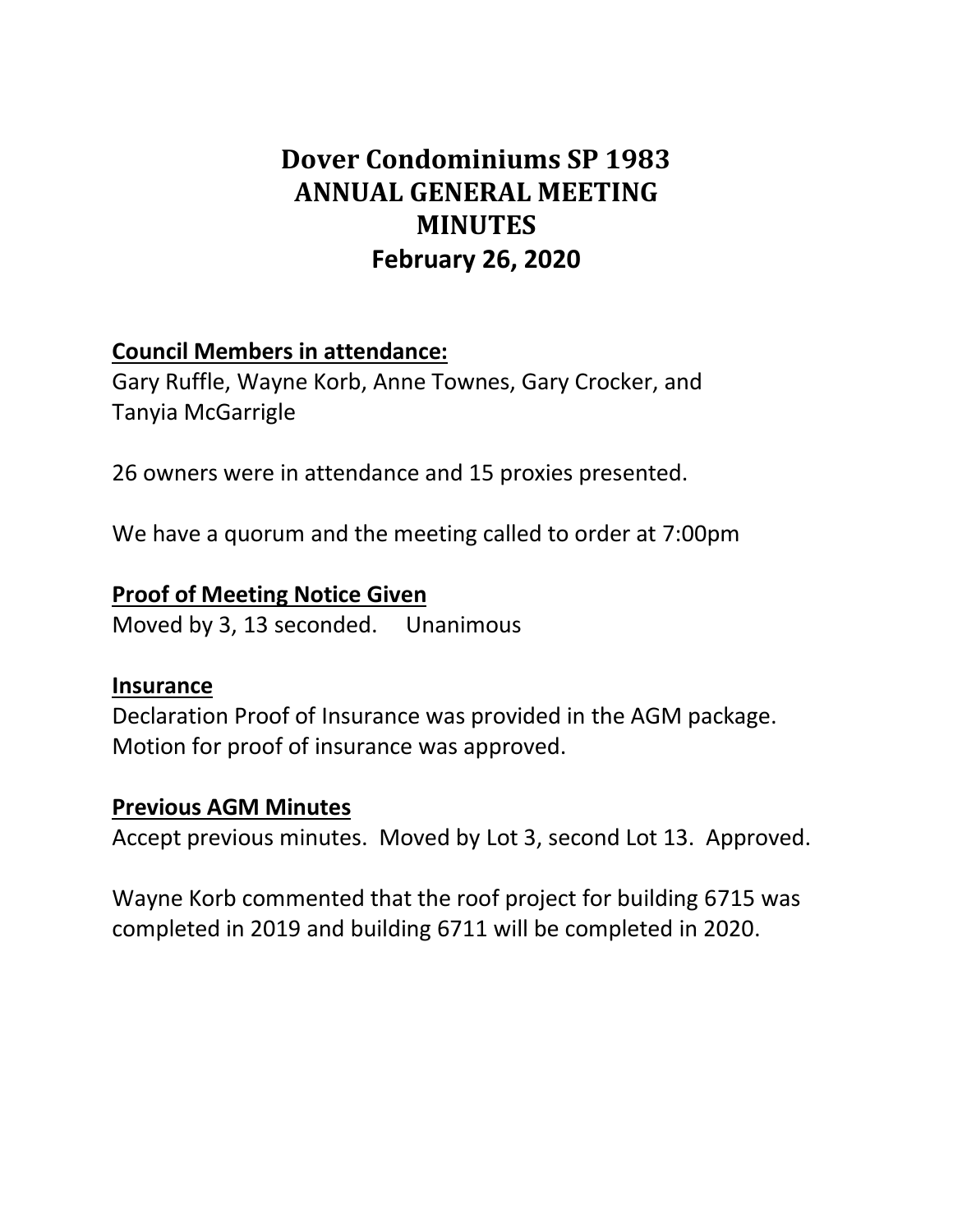## **Strata Rules**

A copy of the strata rules was provided in the AGM package. During the year, a new rule was added. That was, visitors must have the lot number displayed on their vehicle dashboard when visiting a strata unit.

## **Budget and Financial Information**

A) The treasurer's report for Feb 26 2020, presented by Gary Ruffle as follows:

| Total:       | \$139,817.09 |
|--------------|--------------|
| Contingency: | \$112,780.24 |
| Operating:   | \$27,036.85  |

- B) Gary Ruffle presented the AGM package as Shannon our treasurer was unable to attend. Gary answered questions pertaining to the financial statements.
	- There is a \$152.00 surplus and \$33,000 is transferred from the operating account to the contingency fund every year to maintain the contingency fund.
	- All accounts are consistent and up to date along with all bills paid and up to date.
	- All parking is maintained and up to date.
	- Gary Ruffle explained how to understand the financial statements.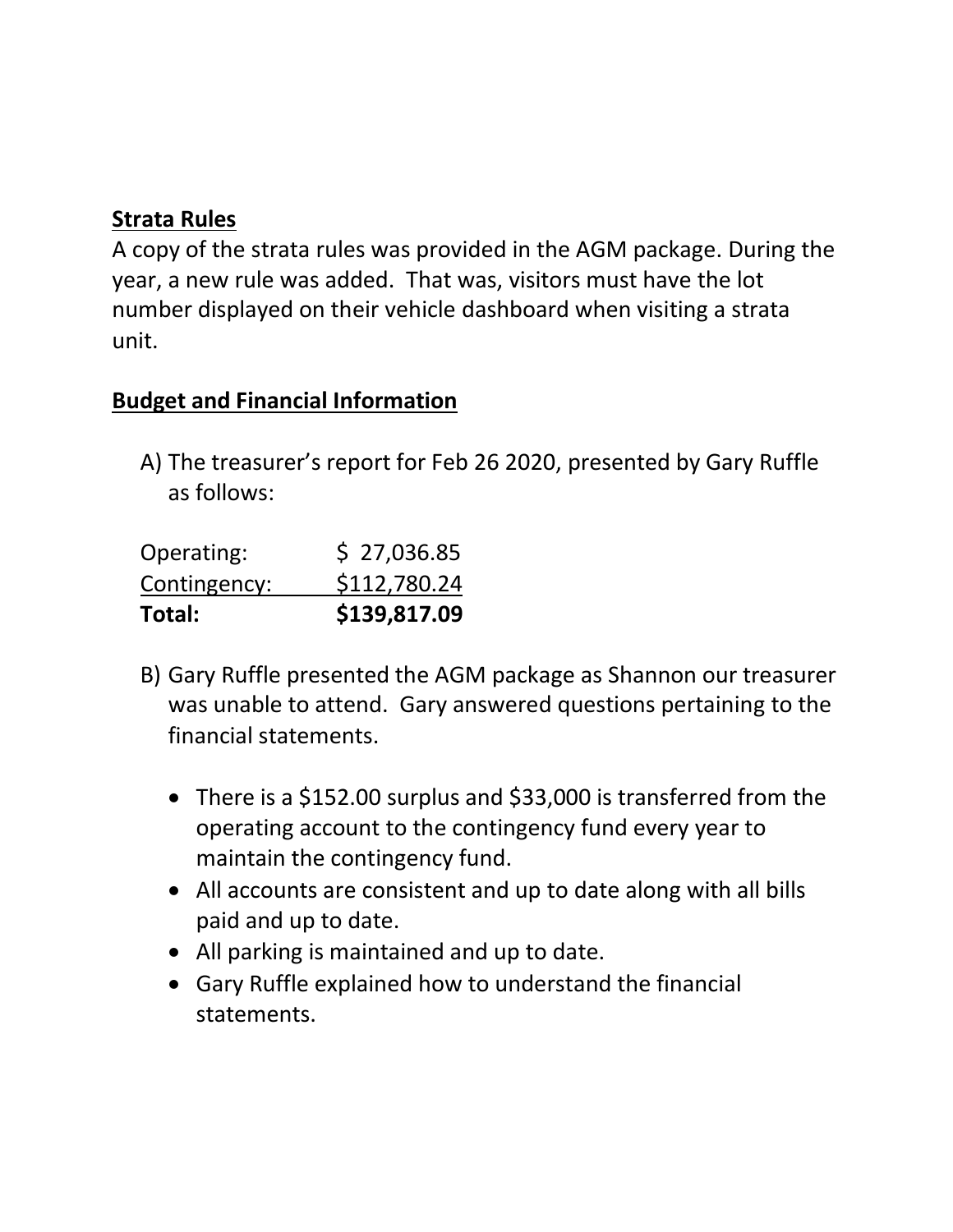The financial statements have been distributed to those in attendance and will be mailed and emailed to those who could not attend the AGM.

- C) Budget 2020-2021 Gary Ruffle reviewed the budget and answered questions on the budget. Contributions to the reserve and insurance increases were discussed by numerous owners. The budget vote was taken and approved as presented.
- **D)** Resolution to transfer operating surplus reported by accountant to contingency reserve prior to next year end. **Motion approved.**
- E) On March 9 and 10, 2020, the dryer vents will be serviced. There is no entry to occupant's units, but that there may be some temporary noise when the crew is working on strata site.
- F) The **Capital Resolution** as presented in the AGM package to replace the windows in the future with estimated costs of \$500,000.

### **Budget 2020-2021**

Strata Council is requesting a 4% increase to strata fees due mostly to the increase of strata insurance.

Lot 35: Can the strata fee be increased higher than 4%? Response by Gary Ruffle: Strata council is working hard to keep the costs down.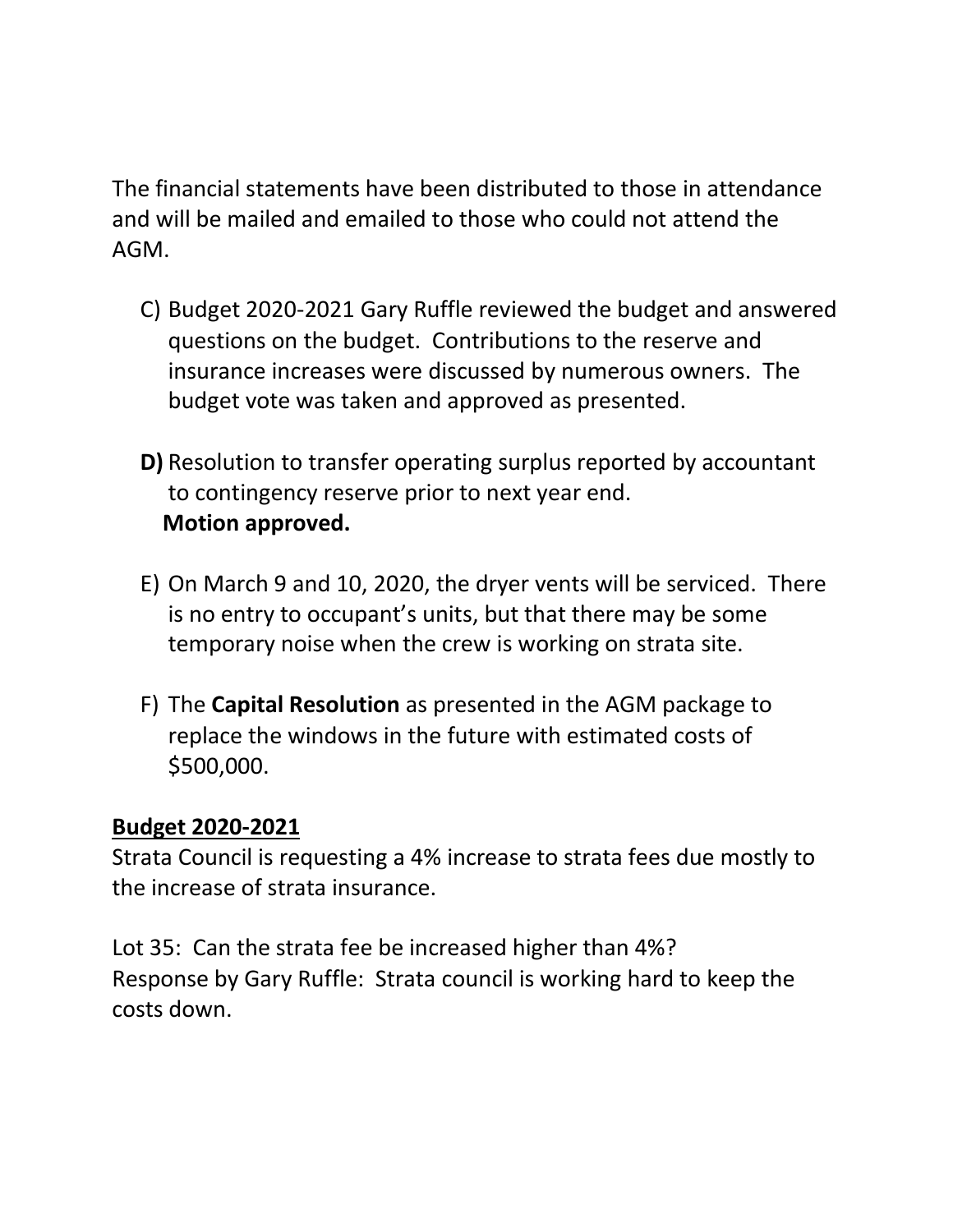• This has been requested as to avoid a special assessment half way through the year. As more capital improvements are made to strata property, the higher the value of each unit will be.

Lot 63 concerned about the age of the buildings, asking to increase the strata fee.

Lot 70: Addressing concerns about possible future improvements and what has already been done that will last for several years ahead. Also, explaining the extra payment structure towards the window project.

Lot 15: Answered the question about how the reserve fund for the window.

Gary Ruffle explained how some significant savings in electricity has evolved over the last 3 years by changing common property regular light bulbs to LED light bulbs.

## **Budget resolution: Motion 74, seconded 65 - Motion passed The budget vote was taken and approved.**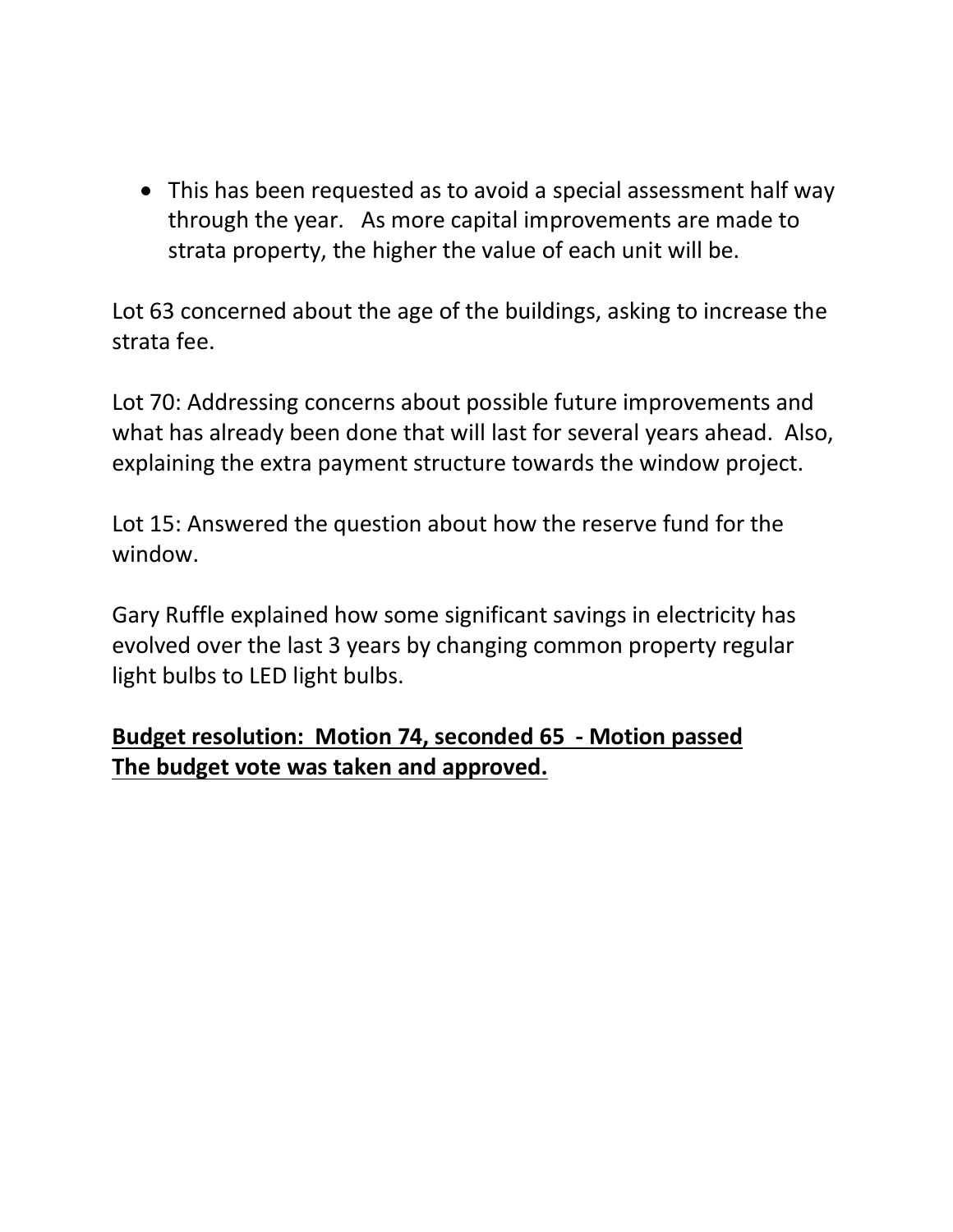### **Council Reports**

- A) President's Report; You all have a copy in the AGM package as there is no need to over in detail. However, council is discussing moving the interlock door to the first set of building doors for security purposes and adding an outside intercom for occupant and visitor access. This was not on the agenda as it was an issue that came forth after the agenda was presented to strata owners. More information will follow in the meeting minutes with costs and installation etc.
- B) There were no further council reports.

### **Introduction of current strata council.**

| <b>Gary Ruffle:</b>    | President             |
|------------------------|-----------------------|
| Wayne Korb:            | <b>Vice President</b> |
| Al Sibley:             | <b>Vice President</b> |
| <b>Anne Townes:</b>    | Member-at-large       |
| <b>Gary Crocker:</b>   | Member-at-large       |
| <b>Shannon Sibley:</b> | <b>Treasurer</b>      |
| Tanyia McGarrigle:     | Secretary             |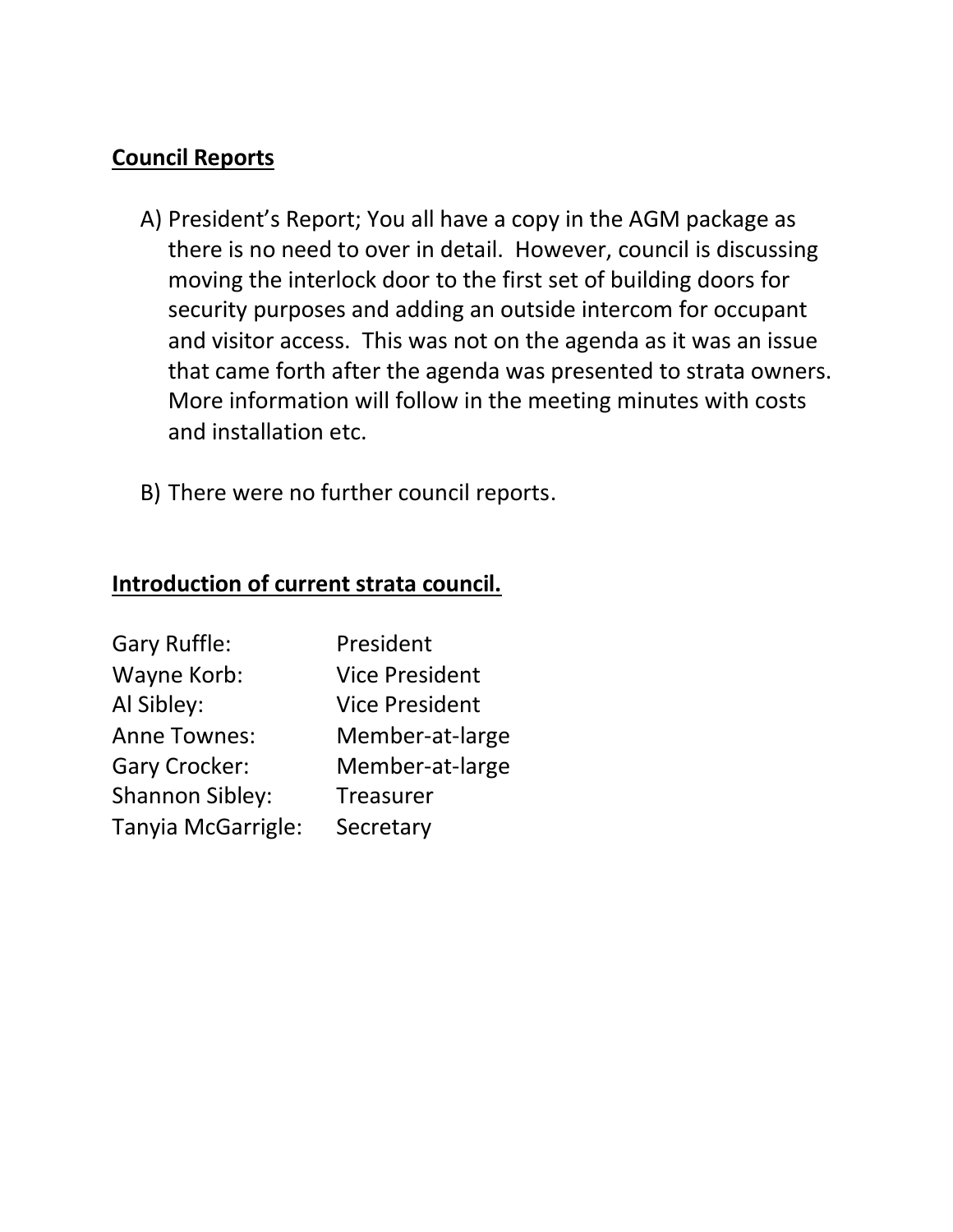## • **Discussion**

Lot 2: Asked if strata council has inquired about window companies for estimates and installation.

Wayne Korb replied that strata council has consulted 2 companies for an estimate for costs and installation and that the information provided is at this time. Ultimately, the request for extra strata payments over the next 5 years will help with the costs once the window project is ready to begin.

Lot 63: Asked about the difference between a special assessment and current strata fees and what happens if a current owner sells their unit and a new buyer purchases the unit.

Lot 65: Commented that it becomes an investment to you're the potential sale of your unit.

Gary Crocker commented on the suggested language and wording used if a current owner was to sell their unit and how the extra payments would be explained to a future purchaser in the event of potential sale.

Lot 15: Asked of the recourse if an owner chooses not to pay the extra strata fees for the window project as they are happy with their windows or chooses not to pay their strata fees all together for any other given reason.

Lot 70: Replied that legal measures are taken when an owner lapses on paying their required strata fees.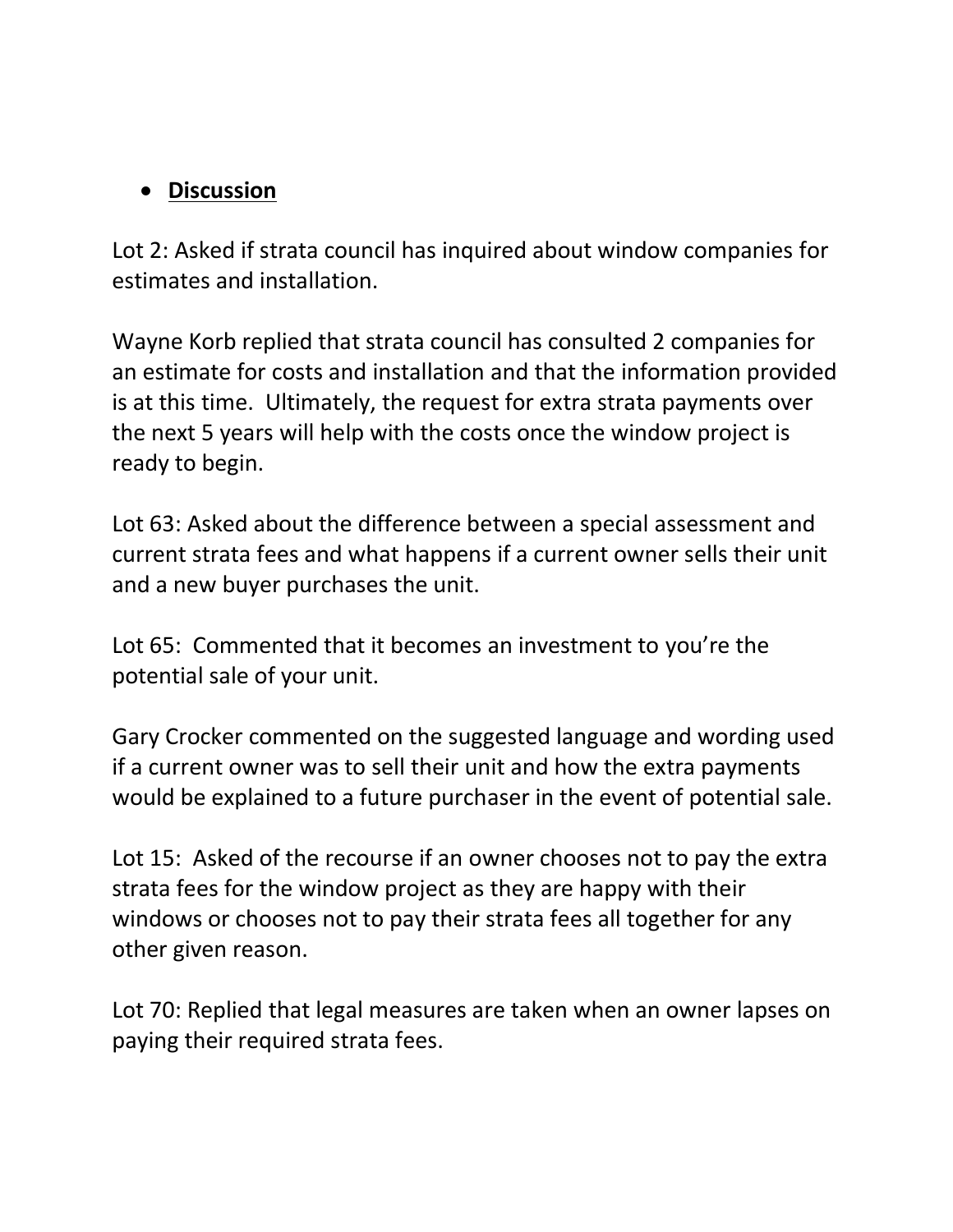Lot 33: Asked what the windows would potentially look like.

Lot 70: Replied that it is too early to tell what type of product would be chosen 5 years from now, but that the project would be above standards to ensure that the best product is installed.

Lot 63: Asked if the product would be a renovation window or a brand new product.

Lot 2: Explained the difference between a renovation window and a new fit product.

Lot 35: Asked if the cost for the window project was under the amount collected in the separate account, would the remaining amount go to the contingency fund and suggested that if more is needed, then can the strata fees be reviewed.

Gary Ruffle replied that the overage funds would be transferred to the main contingency fund.

## **Resolution 2 windows: Motion lot 33, second 68 Passed. Motion approved.**

**Administration Bylaws resolution B1**, to proceed with attaining a depreciation report.

**Discussion** Gary spoke and council is against this motion. **Vote: Depreciation report: Motion defeated.**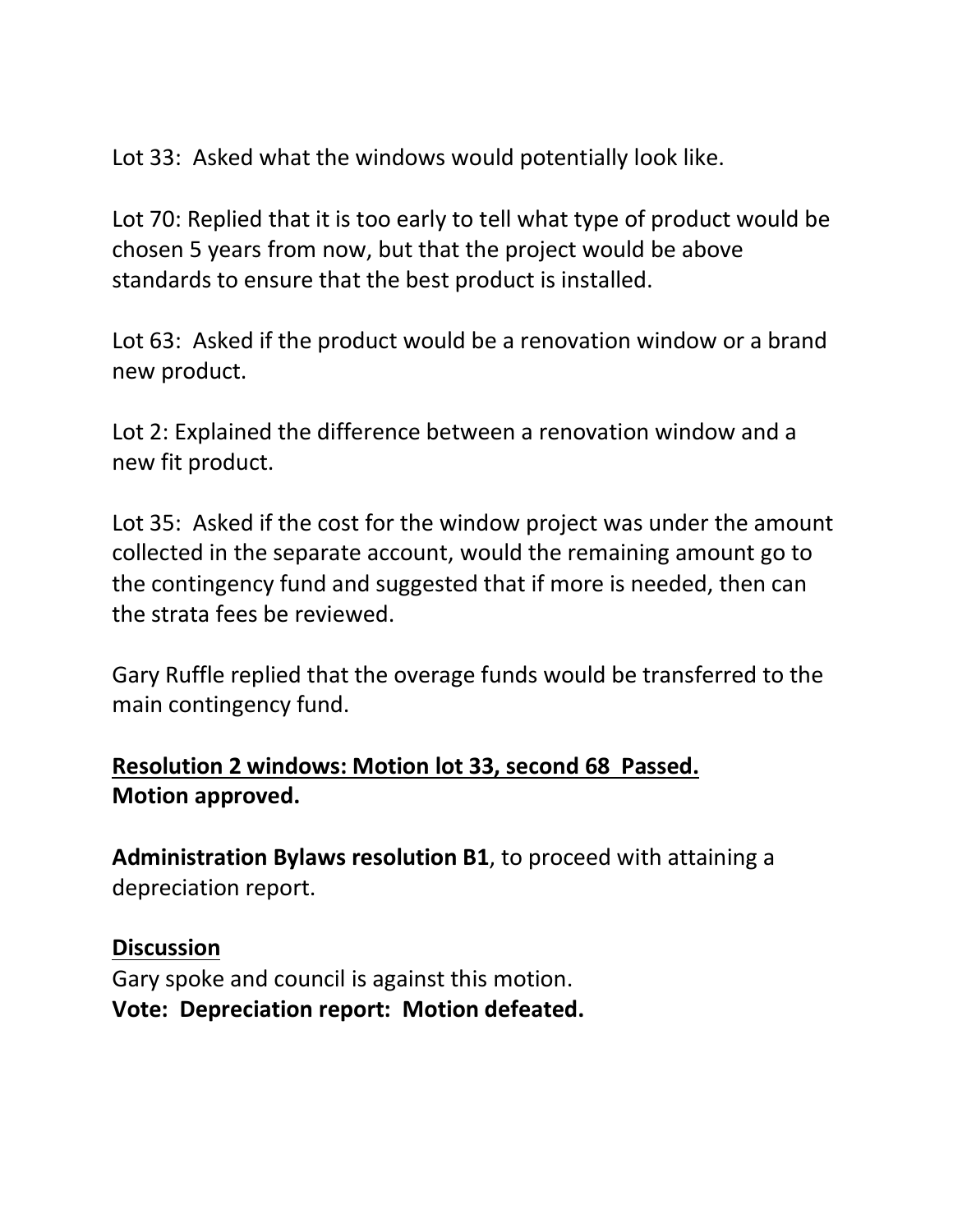## **Discussions from the floor**

Lot 74: Asked for clarification about the extra payments over the next 5 years versus increasing the strata fees above the 4%.

Gary Ruffle responded that strata council is focused on keeping owner's costs as low as possible and that a 4% increase would be helpful yet moderated to owner's expenses. The extra payments over the course of 5 years would be deposited into a separate account as not to interfere with the main contingency fund for other capital projects that may arise.

Lot 35 commented that the website is well presented and also asked if the budget information could be made private. Gary Ruffle responded that it is not necessary to do so and Wayne Korb responded that the financial information cannot be used for intent purposes.

Lot 63/64: Asked about private unit insurance. It is recommended that unit owners speak with their insurance company and provide the insurance statement to ensure that the insurance premium and deductible is adequate and that the owners are fully and properly covered due to the increase in strata site fees.

Lot 15: Indicated that federal election signs are permitted during an election based on section 322 of the Canada Elections Act even though the strata site bylaws states that no signage is permitted. Please review the strata bylaw below.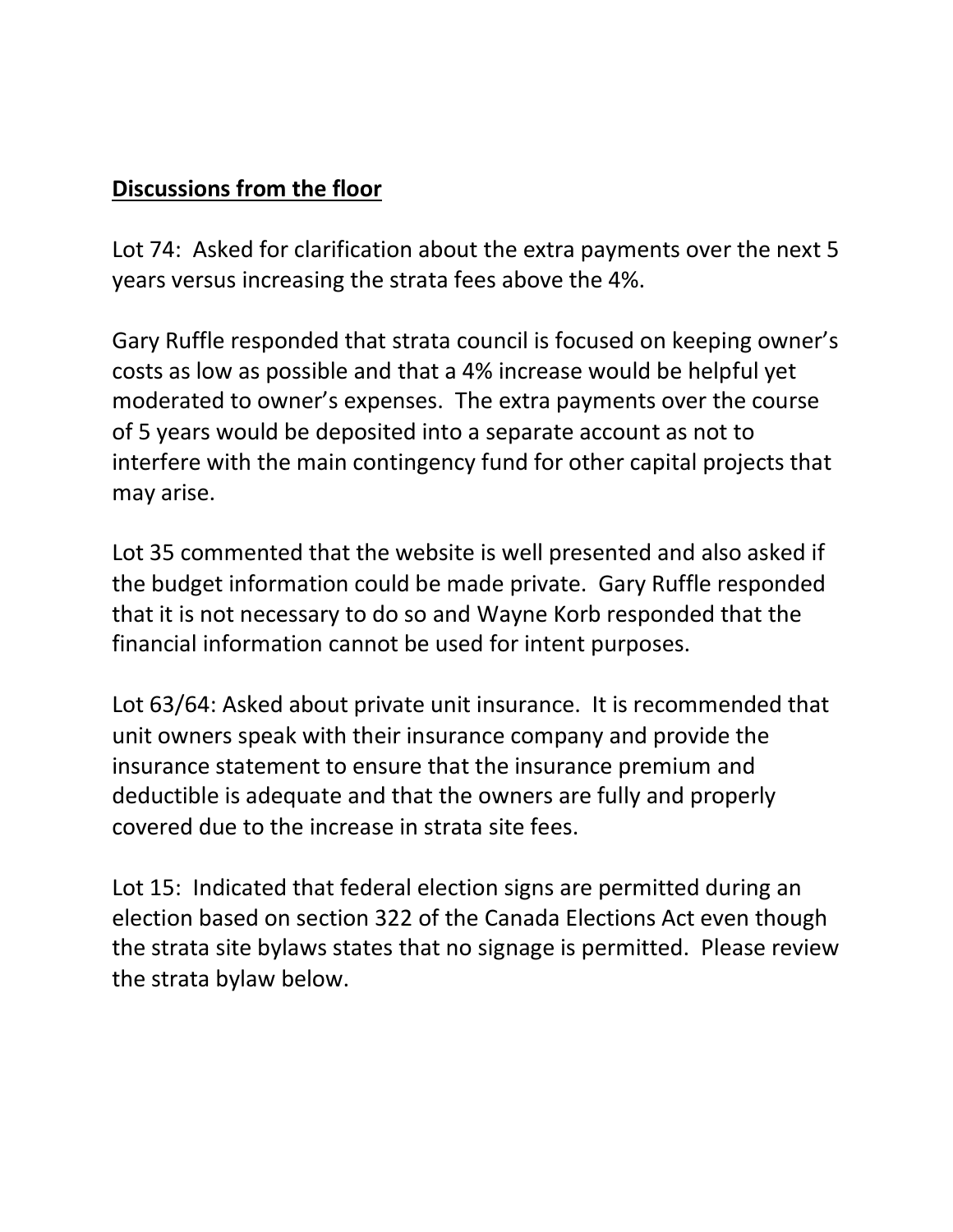### **Strata Bylaw**

**Use of the strata lot, limited common property and common property 32** (1) **Prohibitions on use of strata lot, limited common property and common Property:**

A Resident or visitor, as the case may be, shall not:

(o) erect signs, fences, billboards, placards, advertising or any other fixture, fitting or signage of any kind whatsoever external to any part of a strata lot or the common property, except a temporary notice to sell a strata lot of a size, style and location approved by the Council pursuant to these bylaws and signage permitted under the *Canada Elections Act*.

The President's reply is that the bylaw stands and will remain in our rules. We ask that occupants abide my strata rules and if you have any questions, to please email us at [sp1983@shaw.ca](mailto:sp1983@shaw.ca)

### **Election of the New Strata Council:**

Gary dissolved the council and the following were elected by acclamation:

Wayne Korb nominated Gary Ruffle Gary Ruffle nominated Al Sibley Gary Ruffle nominated Wayne Korb Lot 33 nominated Anne Townes. Lot 65 nominated Gary Crocker Anne Townes nominated Tanyia McGarrigle

Nominations closed.